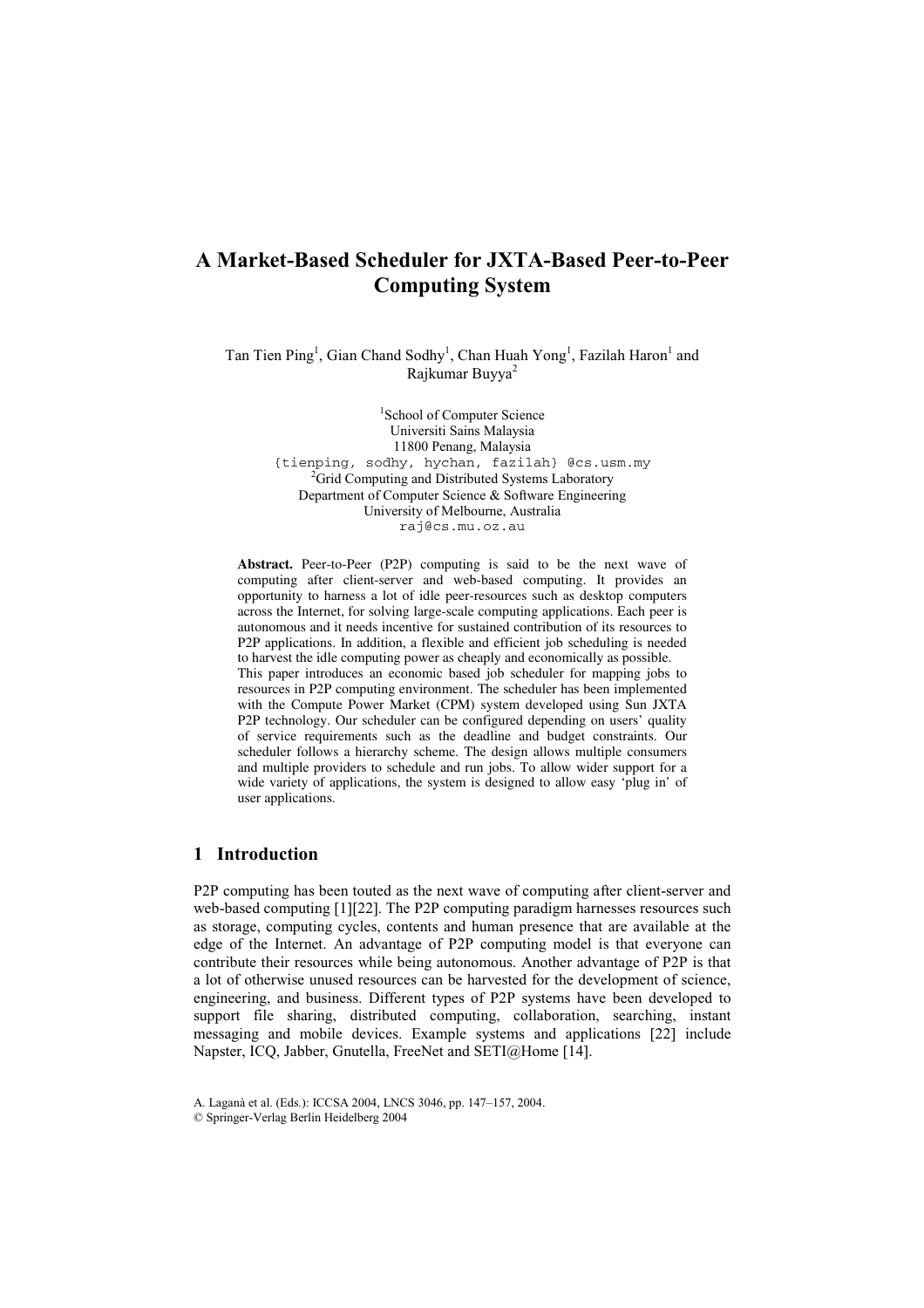P2P computing systems aim to exploit the synergies that result from co-operation of autonomous peers. For this cooperation to be sustainable, peers (resource contributors) need an incentive [8][12][15]. Efforts such as SETI@Home [6] are successful in attracting a large number of contributors due to (a) their exciting application theme—search for an extraterrestrial intelligence— and (b) their objective of sharing results with the public. There is a huge potential in creating and transforming P2P networks into a computing marketplace that brings together providers and consumers. In such marketplace, peers (providers) gain economic incentive by providing access to their resources; and they also get encouraged to offer value-added services. The consumers benefit by gaining access to large-scale resources on demand and having an ability to select resources by based on their quality of service requirements.

In [18], we proposed a market-based resource management and job scheduling system, called Compute Power Market (CPM), for P2P computing on Internet-wide computational resources as market-based systems offer economic incentive for resource providers and also support the regulation of supply-and-demand for resources [8][11][15]. The CPM primarily comprises of markets, resource consumers, resource providers and their interactions. Over the last three years [19], our team has carried out an implementation of CPM using Sun's JXTA [16] P2P computing framework. It supports various economic models for resource trading and matching service consumers and providers. The CPM components that represent markets, consumers and providers are Market Server, Market Resource Agent, and Market Resource Broker (MRB).

This paper focuses on a market-based scheduler implemented as a component of CPM's MRB. The broker is responsible for providing master-worker style application scheduling services by discovering and selecting suitable resources that match user requirements. The CPM scheduler adopts scheduling algorithms, originally developed for Grid environments [13], and incorporates them within P2P computing-based CPM system.

## **2 Related Work**

Although job scheduling on parallel and distributed systems has been investigated extensively in the past, they are limited to cooperative and dedicated environments or system-centric in nature. Moreover, scheduling in different environments such as P2P often involves different challenges and policies, for instance variation of resource availability with time and the presence of large-scale heterogeneity. A number of projects have investigated scheduling of computations on Internet-based distributed systems. They include AMWAT [4], Condor [20], XtremWeb [23], Entropia [24], AppLes[5], Nimrod-G[11], Javelin++ [10], and Java Market [8].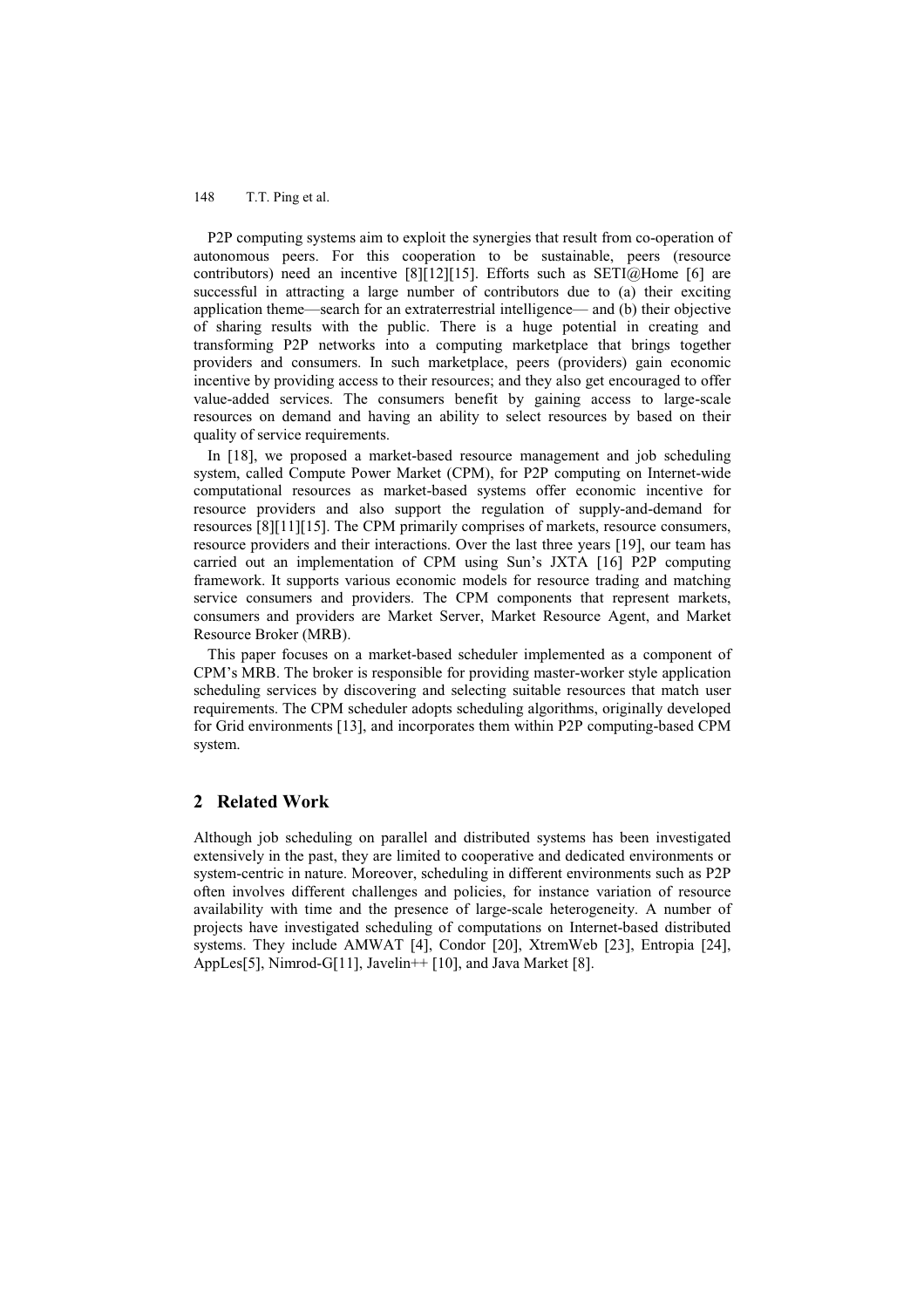#### **3 CPM and JXTA P2P Framework**

JXTA is a open source project initiated by Sun Microsystems. One of its main objectives is to develop a standard protocol that all P2P applications can utilize, since there are a lot of P2P applications which cannot operate, interact and utilize each other's service. Worldwide developers have contributed to new services, for example file sharing chatting and others.



**Fig. 1.** CPM/P2P Framework.

Compute Power Market (CPM) is a market-based resource management service developed under JXTA. Through CPM, consumer and resource owner can trade computational resources over a P2P network. Figure 1 shows the components of CPM organized into layers. Layer 1 connects geographically distributed compute devices through JXTA network across the Internet. Layer 2 is the middleware comprising JXTA protocols and security. The Core Engine layer contains the main CPM modules, while the application layer contains programs that utilize the functionality of CPM modules.

The scheduler interacts with other modules in CPM to achieve the overall objective. A global scheduler of CPM Market Resource Broker (MRB) interacts with the CPM Market Agent to retrieve available resources in the market. With this information, the global scheduler can then schedule tasks to selected resources. Local scheduler will then schedule the execution of the tasks. Global scheduler and local scheduler will provide an accounting module and billing information, which will be used to bill the customer accordingly.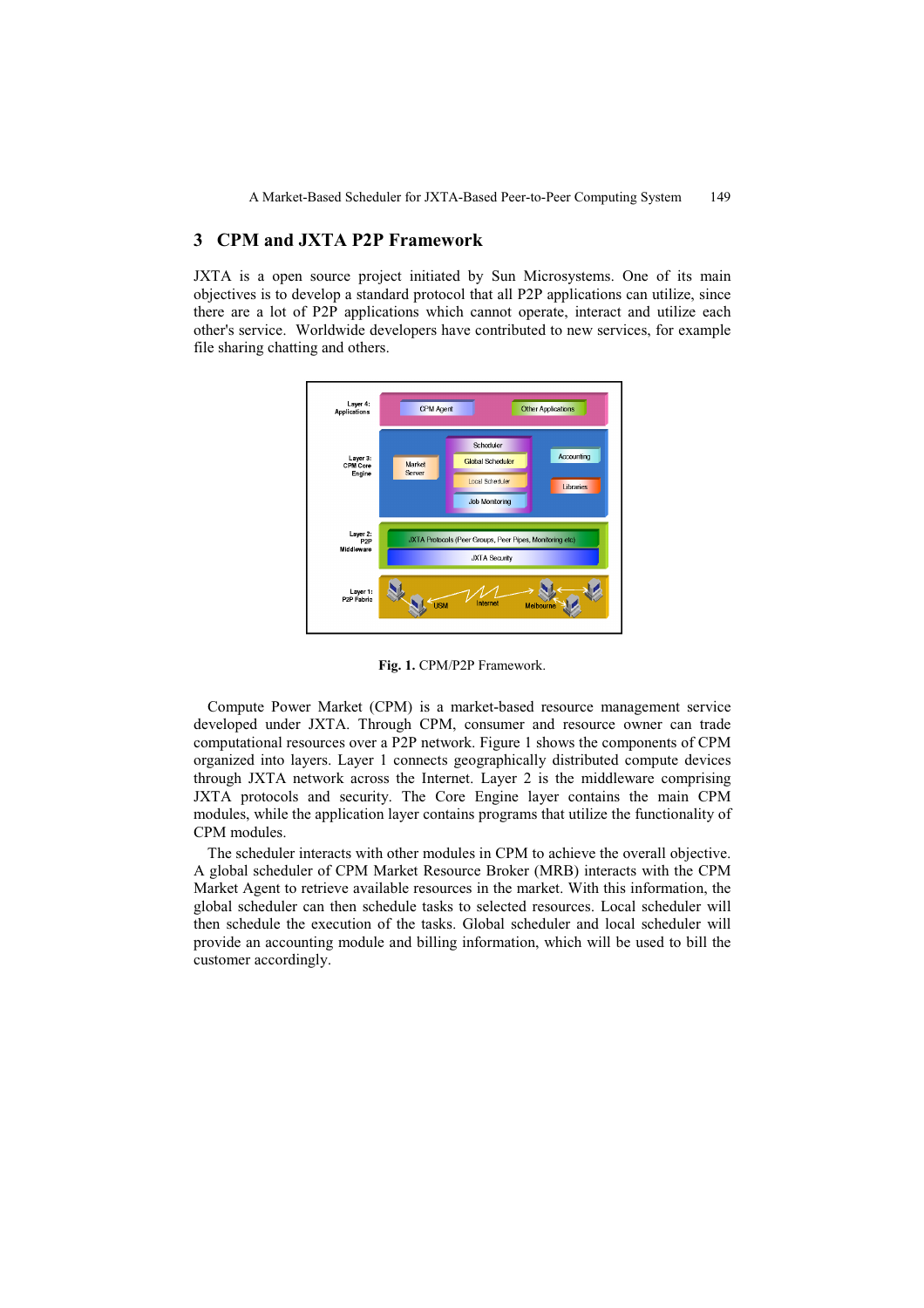## **4 Scheduler Architecture**

The scheduler is one of the main components in CPM. It is responsible for assigning tasks from customer to resource providers. The scheduler will be operating in a market environment, where it schedules tasks based on deadline and budget. The type of jobs which can take advantage of our scheduler are those that can be partitioned into smaller tasks and executed in an independent manner such as Monte Carlo simulation, image processing applications, molecular docking and others.

In general, schedulers can be categorized according to their scope. They are the global scheduler and the local scheduler. The global scheduler is also known as macro-scheduler, while local scheduler is also called a micro-scheduler [3]. The global scheduler decides the resource to which the user job is to be allocated based on a certain global scheduling policy, but local scheduler chooses the job to be run on the local system based on the local system policy.

Schedulers can be categorized according to their architectural model. The three commonly used models for organisation and structuring of schedulers are centralized, hierarchical, and distributed models [2][21]. The CPM scheduler follows a hierarchical model. The main components of a CPM scheduler are global scheduler, job monitoring, resource discovery and local scheduler.



**Fig. 2.** CPM scheduler architecture.

#### **4.1 Scheduler Components**

Global scheduler is responsible for the scheduling of a customer's job. The components of a global scheduler are:

- Scheduling Advisor Schedule tasks to local scheduler based on a specific scheduling algorithm.
- Scheduling Algorithm Two types of heuristics scheduling algorithms are supported. They are Cost Optimized and Time Optimized scheduling algorithms [13]. Cost Optimized algorithm schedules tasks for customer where their main concern is cost, while making sure that deadline is reached. Time Optimized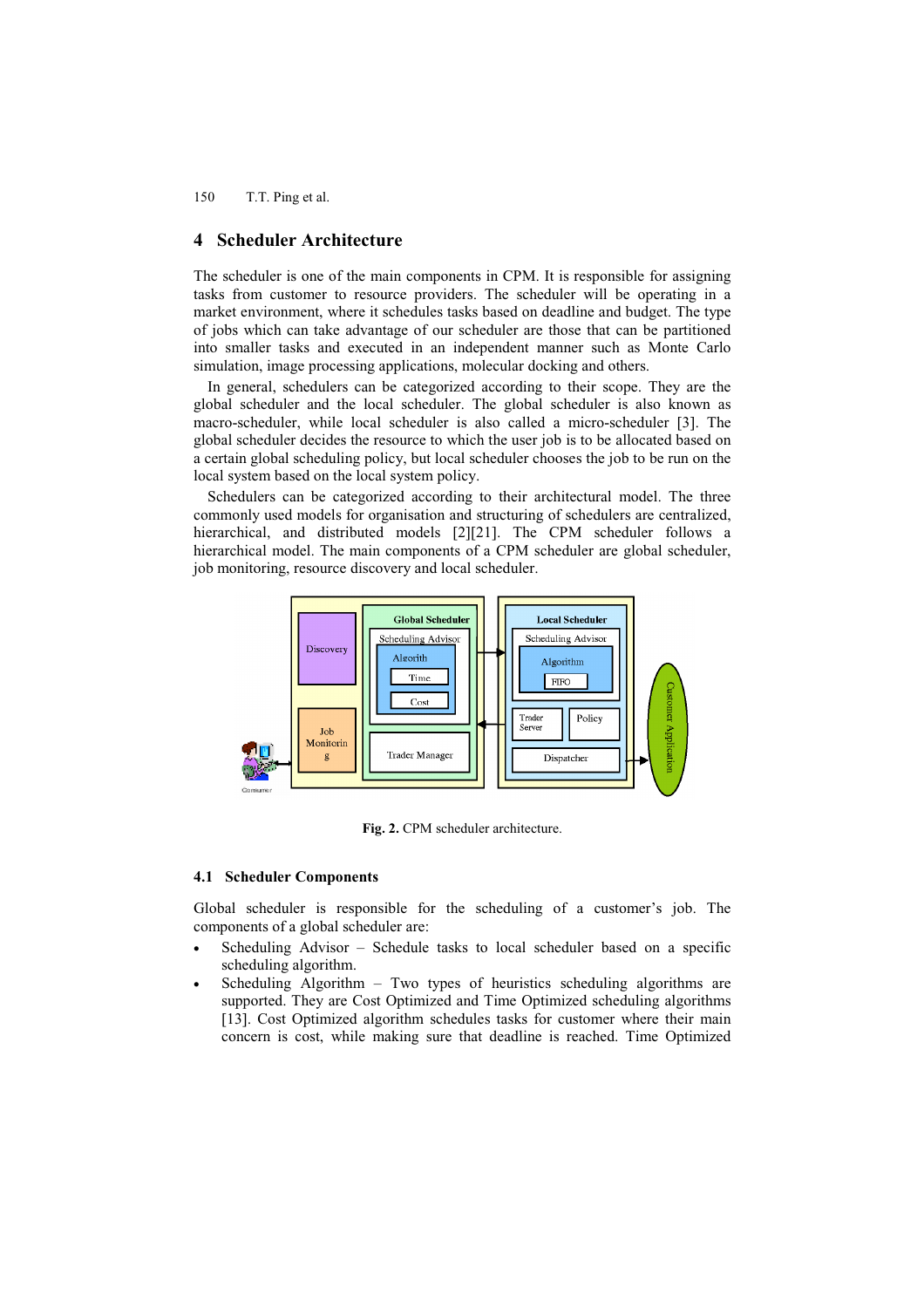scheduling tries to complete the tasks as soon as possible and within the specified cost.

• Trader Manager – Negotiate price with Trader Server at local scheduler for an agreeable price.

Job Monitoring module monitors the status of tasks and triggers the global scheduler to reschedule if failure occurs. This includes tasks which do not execute or complete within expected period of time or tasks which have failed. The discovery component is used for searching available resource providers over the network.

The CPM local scheduler can accept tasks from more than one global scheduler but only one task is executed at a time. The components of a local scheduler are:

- Scheduling Advisor It accepts or rejects a given task based on resource provider's specified scheduling policies. It schedules the execution of tasks based on local scheduling algorithm.
- Scheduling algorithm Support scheduling based on first-in-first-out (FIFO) method.
- Trader Server Negotiate price with Trader Manager.
- Policy User can specify the scheduling policy which decides what tasks get accepted and what task does not. Three types of policies are supported: minimum price of the total given tasks, total maximum time length acceptable by resource provider and availability.
- Dispatcher Dispatches customer's application for execution. Two types of application are supported currently. They are java applications and Windows executable programs.

#### **4.2 Scheduling Activities**

Scheduling can be divided into 5 steps. The steps involved are:

- i) Resource discovery, where resources are searched for and found.
- ii) Resource trading, which involves retrieving the necessary information for selecting and scheduling tasks at the next stage.
- iii) Scheduling, where tasks are matched to resources, using a scheduling algorithm.
- iv) Execute and monitor the task on resources used.
- v) Rescheduling: It handles reassignment of failed tasks or schedule variation to due to the change in the availability of resources.

#### **4.2.1 Resource Discovery**

Before a customer can schedule tasks to peers, resources need to be discovered. In JXTA, resources, services and others are represented as advertisements. The CPM resource advertisements contain information such as price, speed of computation and others, which are published by resource providers. There are 3 ways to discover advertisements, either through local cache, direct discovery or indirectly through a rendezvous peer [16]. A Rendezvous peer is a special peer, which provides the service of discovering other peers or resources.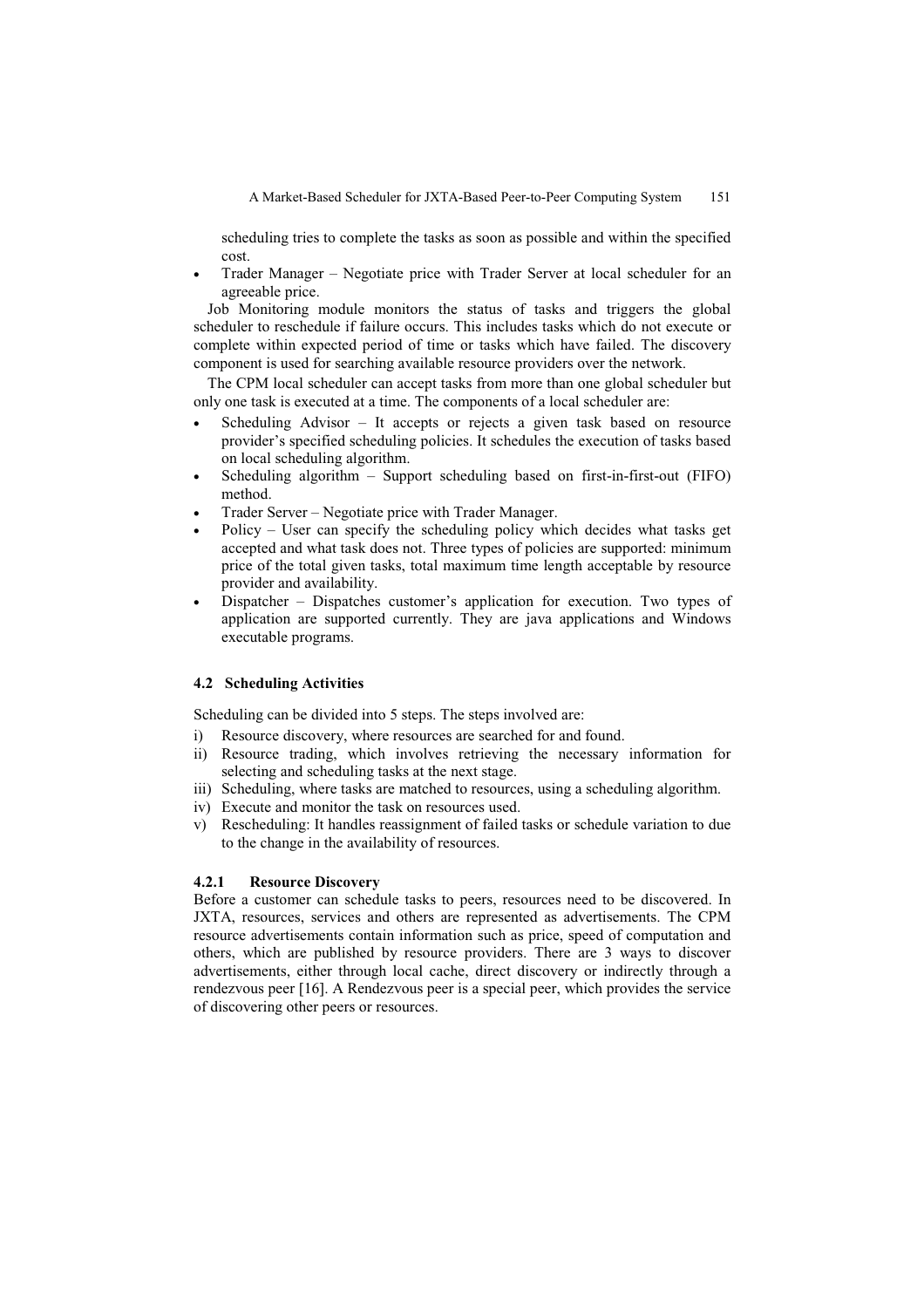#### **4.2.2 Resource Trading**

The trading module in the global scheduler and the local scheduler is used for negotiating agreeable price. In the current implementation, there is not much interaction involved. We use a flat-price market model whereby providers advertise their resources using resource advertisements. Global scheduler that discovers the resource advertisements will then decide which peer to hire depending on a few criteria, such as cost, speed and completion time. The information of cost and speed can be retrieved from the resource advertisement. However for the completion time, the global scheduler needs to query the local schedulers. Communication between global scheduler and local scheduler is done via JXTA pipe service. The benefit of using pipes for communication is that it hides the need to know each other's IP address and port number, using only peer IDs. Besides that, the communication can cross firewalls. These are important aspects, especially in P2P environment.

An "order ID" is also being returned when a global scheduler queries for the completion time at a local scheduler. The order ID is used to resolve contention when two or more global schedulers are interested in a peer at the same time. When a global scheduler wants to make a purchase, it needs to supply the order ID, which will change when an order is successfully made.

#### **4.2.3 Scheduling**

The global scheduler allocates tasks to a local scheduler through a contract. A contract is an agreement between the global scheduler and the local scheduler on the award of one or more tasks to it. Each task can be different in terms of functionality, runtime, input files, etc. However, they must not have any dependencies among them. A contract received by a local scheduler is put into a queue, and processed in FIFO order. A task from the contract will be processed. The required files, such as application and data files, will be fetched when the task is about to run.

A resource is selected based on the resource's price versus customer's budget and resource's completion time (next available time) versus customer's deadline. We provide two scheduling algorithms for a user to choose, depending on their priority in cost and speed [12]. In cost optimization scheduling, the scheduler will try to schedule as many tasks as possible to the cheapest provider as long as deadlines are not exceeded. As for time optimization, the scheduler will schedule to make sure tasks are completed as soon as possible, taking care that budget is not exceeded.

#### **4.2.4 Execution and Monitoring**

When a task is ready for execution, the local scheduler will request the necessary data or files from the global scheduler. After the required data is available, the task can be executed. The module that is responsible for the execution of customer applications is the Dispatcher. The dispatcher learns of the type of application and then executes the right command to run the application. The current implementation supports 2 types of applications, Java programs and Windows executable programs.

Job monitoring module is responsible for monitoring the status of the tasks. When a task fails to execute or complete within expected period, job monitoring module will abort the task and reschedule it to another peer. To avoid the possibility of a failed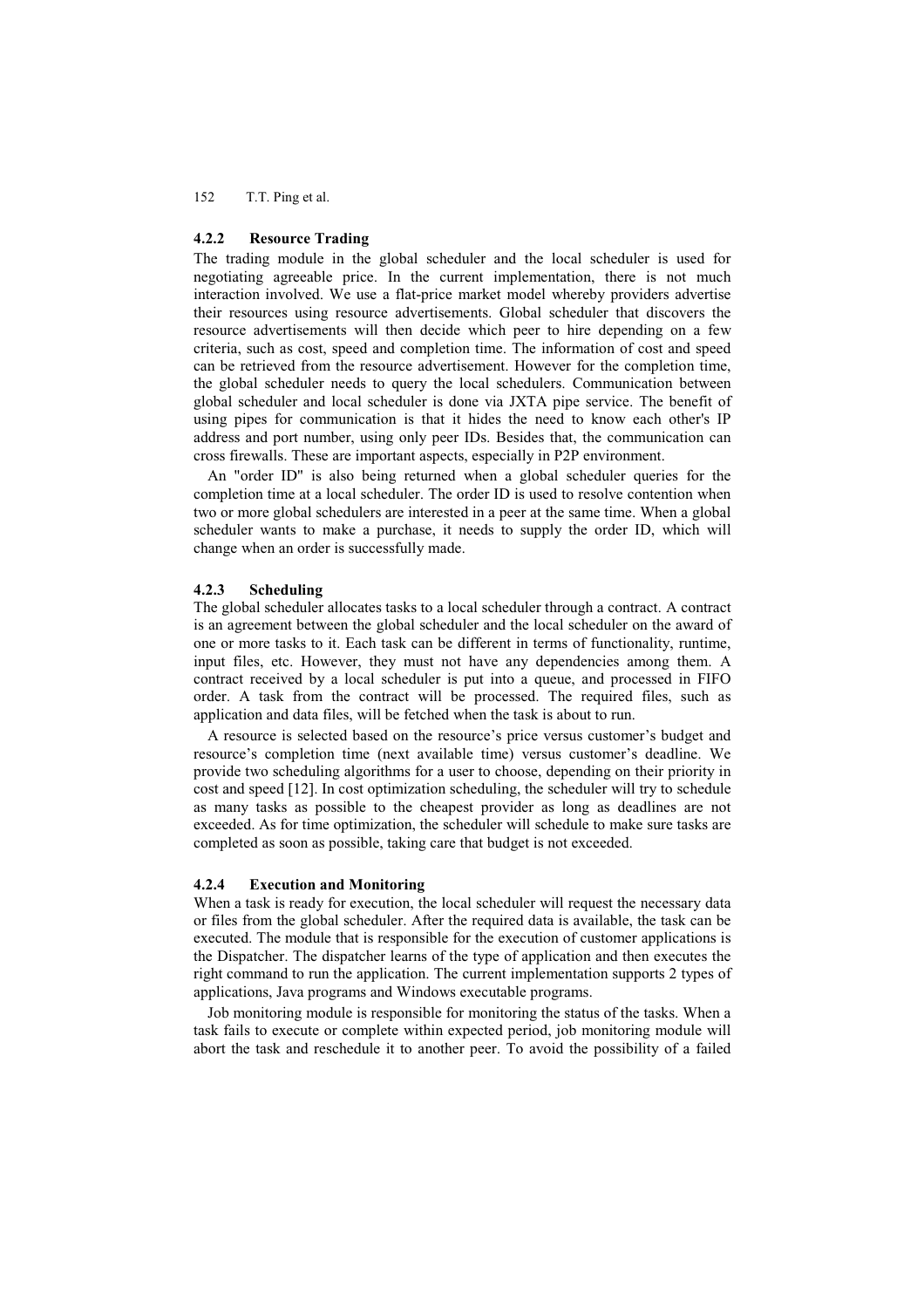task being moved from one peer to another, user can set the maximum number of times a task can be rescheduled.

#### **4.2.5 Rescheduling**

Scheduler will reschedule a task when it is triggered by the job monitoring module. Rescheduling a task is just like scheduling, where it is reassigned to a new provider. When the scheduler cannot find a suitable resource, customers may update their QoS parameters such as budget and/or deadline constraints, so that resources that meet the new criteria can be found.

### **5 Scheduling Experiments and Results**

We have developed a simple image processing application as a simulation. The application is used for segmenting an object from an image using adaptive thresholding method [17].

The objective of the experiments are to see how the scheduler schedules a task under different budget and deadline constraints. We conducted our test in a local area network (LAN) with bandwidth of 100Mbps. Table 1 shows the hardware used We have configured a job consisting of 40 tasks on a Window machine to be scheduled to 4 provider machines (labeled as Win2000, XP1, XP2 and Linux), the specifications of which are shown in Table 1. Each task uses an input image involving an estimated 28141 million operations, which will be processed by an image processing application as shown in Figure 3. All machines are benchmarked using a standard application where the number of floating point operations they can perform in a second is known. The price is set as tokens per hour and the value of tokens can be mapped to a real currency. Each task consists of an image with the same dimension and parameters. We then schedule the tasks out to resources where objects in the image are segmented and returned to the customer.



**Fig. 3.** Processed images with different mask size which have been resized.

In the first experiment, we have allocated 500 tokens with the deadline of 1 hour to perform the job, which consists of 40 tasks. We select Time Optimization as the scheduling algorithm to schedule the jobs. Figure 4 shows the task completion time by the machines. From the graph we can see that all tasks completed before the deadline (i.e. 3600 seconds). Machines XP1 and XP2 have been scheduled the most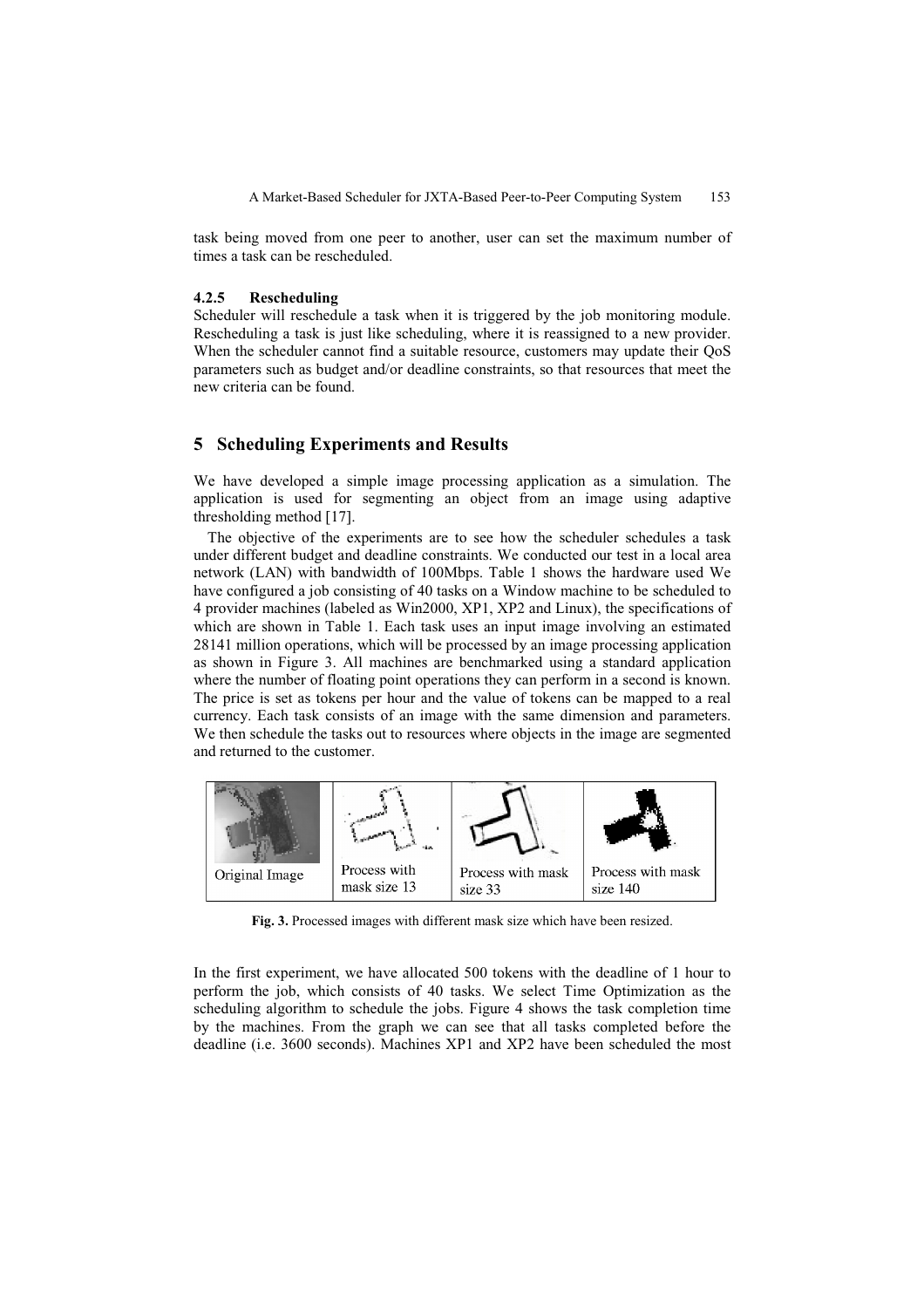| PC             | Specification |                 |                    | Description |                       |                       | Label           |
|----------------|---------------|-----------------|--------------------|-------------|-----------------------|-----------------------|-----------------|
|                | <b>OS</b>     | Memory<br>(GHz) | <b>RAM</b><br>(MB) | Role        | Benchmark<br>(mflops) | Price<br>(token/hour) |                 |
|                | Win2K         |                 | 256                | Provider    | 130                   | 80                    | Win 2000        |
| $\overline{2}$ | WinXP         | 2.4             | 512                | Provider    | 180                   | 300                   | XP <sub>2</sub> |
| 3              | WinXP         | 2.4             | 512                | Provider    | 180                   | 250                   | XP <sub>1</sub> |
| 4              | RedHat        | 0.486           | 256                | Provider    | 50                    | 40                    | Linux           |

**Table 1.** CPM testbed and hardware configuration



**Fig. 4.** Graph showing Time Optimization scheduling of 40 tasks. Budget allocated is 500 tokens with time deadline of 1 hour.

tasks (13 tasks), since both have the highest processing speed and the budget allocated is sufficient. Therefore, in cases where budget is more than required, cost becomes a less important constraint, and the dominant factor which determines the completion time is the number of resource providers and their respective processing speeds.



**Fig. 5.** Graph showing Time Optimization scheduling of 40 tasks. Budget allocated is 350 tokens with time deadline of 1 hour.

In the second experiment, we still use Time Optimization algorithm to schedule the same jobs, but now the budget has been reduced from the previous 500 tokens to 350 tokens. From Figure 5, we can see that reducing the budget will reduce the number of tasks allocated to more expensive machines. In this case the number of tasks allocated to machine XP2 has been reduced to 5. Cheaper but slower machines like Win2000, for instance, get more tasks.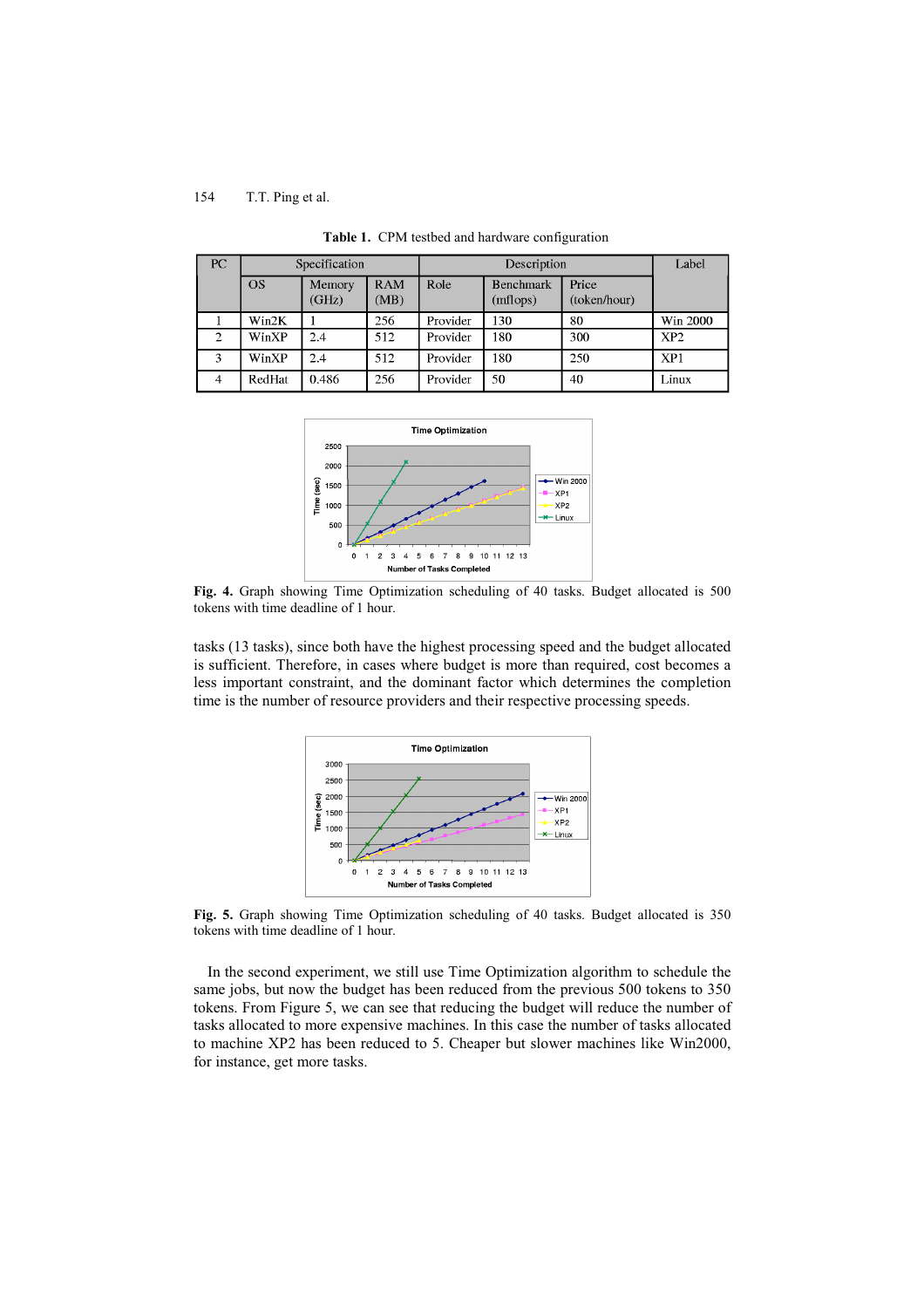

**Fig. 6.** Graph showing Cost Optimization scheduling of 40 tasks. Budget allocated is 300 tokens with time deadline of 1.5 hour.

For the final experiment, we use the same job again for our test. However, we change our scheduling strategy to Cost Optimization, allocating only 300 tokens, with the duration of 1.5 hours. From Figure 6, we can see that the scheduler utilizes the cheapest resources by allocating as many tasks as possible to them, for instance machines Win2000 and Linux. The most expensive resource, machine XP2, does not get any task at all. Notice that all 40 tasks are completed well before the deadline (of 5400 seconds).

From this experiment, we can deduce that if task execution time can be reasonably estimated, then the Cost Optimization scheduling algorithm provides better results in terms of budget used and completion time (within the deadline given).

### **6 Conclusion**

We discussed a market-based scheduler for JXTA-based P2P computing system. It followed hierarchical model for system architecture. It consists of global scheduler, which is implemented as part of the CPM market-resource broker and local scheduler, which implemented as part of the CPM market resource agent. We discussed in depth the implementation of two market-based global scheduling algorithms within CPM global scheduler along with experimental and performance results.

**Acknowledgements.** A financial assistance from the Ministry of Science, Technology and Environment of Malaysia (MOSTE) is gratefully acknowledged. We thank Rob Gray (Monash University) and Srikumar Venugopal (University of Melbourne) for their valuable comments on the paper.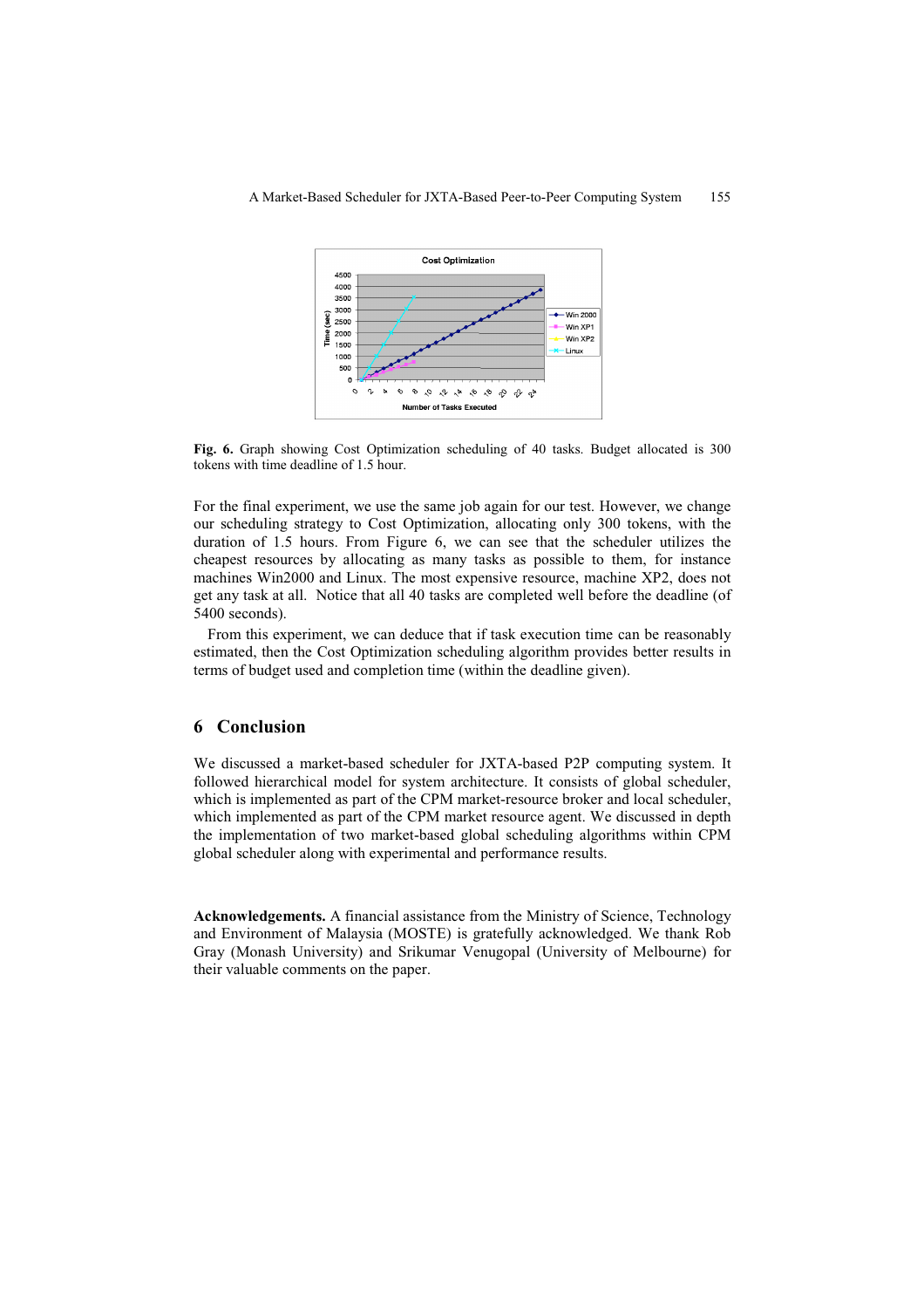## **References**

- [1] Clay Shikey, "What is P2P... And What Isn't", http://www.openp2p.com/pub/a/p2p/2000/11/24/shirky1-whatisp2p.html, O'Reilly Network. Nov 2000.
- [2] Vijay Subramani, Rajkumar Kettimuthu Srividya, Srinivasan P. Sadayappan, "Distributed Job Scheduling on Computational Grids using Multiple Simultaneous Requests*", Proceedings of the 11th IEEE International Symposium on High Performance Distributed Computing HPDC-11 20002 (HPDC'02),* Scotland, 2002.
- [3] Steve J. Chapin and Eugene H. Spafford, "Support for Implementing Scheduling Algorithms Using MESSIAHS", *Scientific Programming*, 1994.
- [4] Garry Shao, "Adaptive Scheduling of Master/Worker Applications on Distributed Computational Resources", *Ph.D. Thesis*, University of California, San Diego. May 2001.
- [5] Francine Berman et. al. "Adaptive Computing on the Grid Using AppLeS", *IEEE Transactions on Parallel and Distributed Systems*, Vol. 14, No. 4 IEEE Press, USA, Apr 2003.
- [6] David Anderson, Jeff Cobb, Eric Korpela, Matt Lebofsky, Dan Werthimer, "SETI@home: An Experiment in Public-Resource Computing", *Communications of the ACM,* Vol. 45 No. 11, ACM Press, USA, November 2002.
- [7] Henri Casanova, Arnaud Legrand, "Heuristics for Scheduling Parameter Sweep Applications in Grid Environment", *Proceedings of the 9th Heterogeneous Computing Workshop (HCW'2000*). Cancun, Mexico, May 2000.
- [8] Yair Amir, Baruch Awerbuch, and Ryan S. Borgstrom, "The Java Market: Transforming the Internet into a Metacomputer". *Technical Report CNDS-98-1*, Johns Hopkins University, 1998.
- [9] Peter Cappello, Bernd Christiansen, Mihai F. Ionescu, Michael O. Neary, Klaus E. Schauser, and Daniel Wu, "Javelin: Internet-Based Parallel Computing Using Java", *Proceedings of the 1997 ACM Workshop on Java for Science and Engineering Computation*, June 1997
- [10] Michael O. Neary, Sean P. Brydon, Paul Kmiec, Sami Rollins, Peter Capello, "Javelin++: Scalability Issues in Global Computing", *Future Generation Computing Systems Journal*, Vol.15(5-6):659-674, Elsevier, Netherlands, 1999.
- [11] Rajkumar Buyya, David Abramson, Jonathan Giddy, "Nimrod/G: An Architecture for a Resource Management and Scheduling System in a Global Computational Grid"*, Proceedings of 4th International Conference on High Performance Computing in Asia-Pacific Region (HPC Asia 2000)*, Beijing, China, 2000.
- [12] Rajkumar Buyya, "Economic-based Distributed Resource Management and Scheduling for Grid Computing", *Ph.D. Thesis*, Monash University Australia, April 2002.
- [13] Rajkumar Buyya, Jonathan Giddy, and David Abramson, "An Evaluation of Economybased Resource Trading and Scheduling on Computational Power Grids for Parameter Sweep Applications*"*, *Proceedings of the 2nd Workshop on Active Middleware Services (AMS 2000),* Kluwer Academic Press, Pittsburgh, USA, August 1, 2000.
- [14] W. T. Sullivan, D. Werthimer, S. Bowyer, J. Cobb, D. Gedye, D. Anderson, "A new major SETI project based on Project Serendip data and 100,000 personal computers", *Proceedings of the 5th International Conference on Bioastronomy*, 1997.
- [15] Carl A. Waldspurger, Tad Hogg, Bernado A. Huberman, Jeffrey O. Kephart and Scott Stornetta, "Spawn: A Distributed Computational Economy", *IEEE Transactions on Software Engineering*, IEEE Press, USA, February 1992.
- [16] Brendon J. Wilson, *JXTA*, New Riders Publishing, Indiana, June 2002.